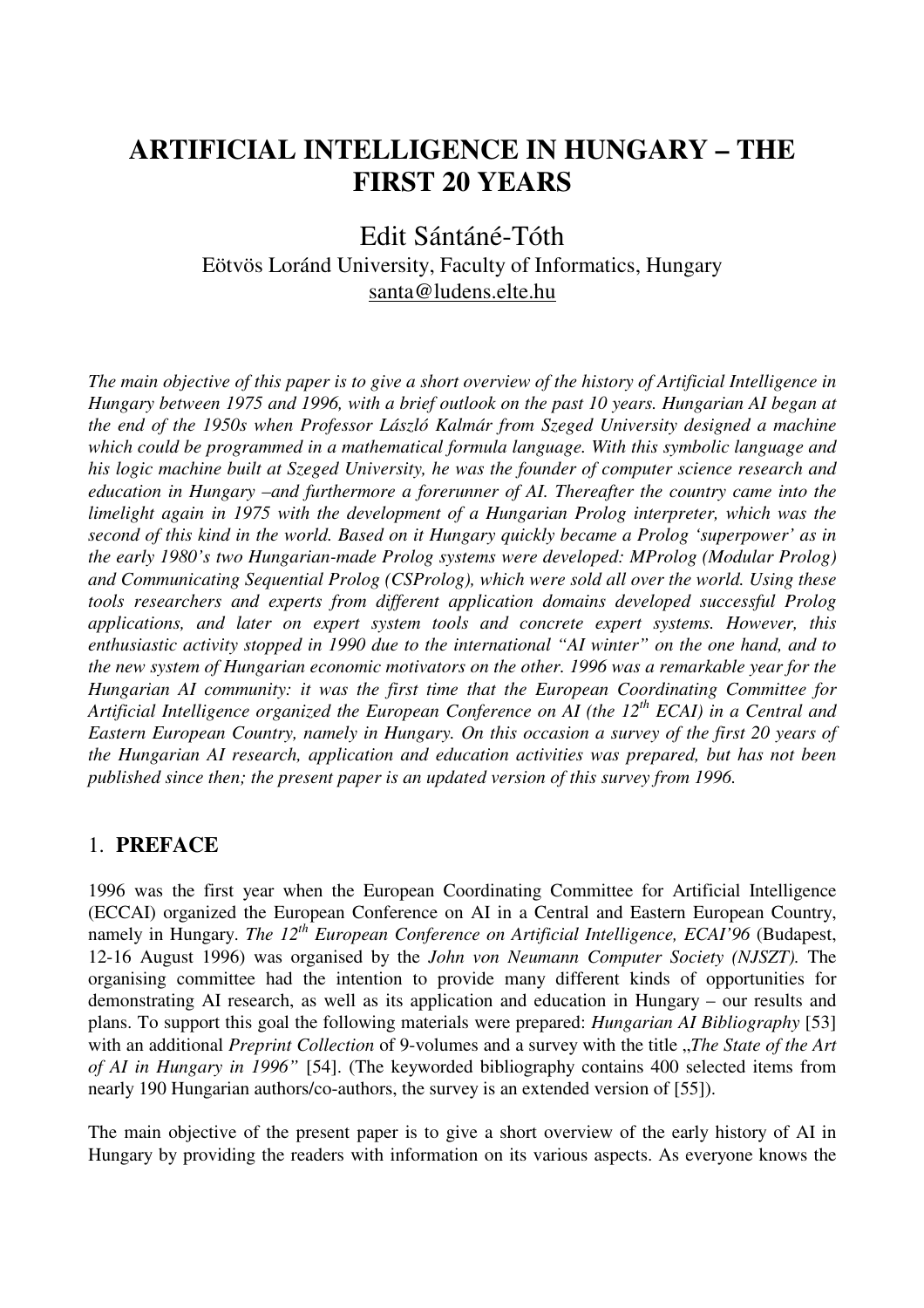Hungarian economic life has been under reconstruction since 1990 (and this has remained the situation ever since up to the present day, in 2006). Research labs, staff and fields of activity have undergone major changes during these years which makes it difficult to get an up to date picture. An appendix is attached to this paper which lists the institutes mentioned in this survey – given the name and webpage of their successor today.

I would like to thank all colleagues for giving information concerning themselves and their recent AI work and – especially Bálint Dömölki, László Csink and Péter Szeredi – for helping me to prepare the above collections and this present survey.

## 2. **THE ROOTS**

The roots of Artificial Intelligence in Hungary date back to end of the 1950's, when professor László Kalmár<sup>1</sup> from Szeged University<sup>2</sup> designed a machine which could be programmed in a mathematical formula language. With this and his logic machine built at Szeged University, he was the founder of computer science research and education in Hungary – and like that he might be considered as a *forerunner of AI*. Thereafter the country came into the limelight again in 1975 when the first Hungarian Prolog interpreter and its applications were developed. In the early 1980's the *Hungarian Modular Prolog system* (MProlog) with its applications followed, see [57] and [56]. The survey [56] was presented at the *first International Workshop on Logic Programming*, held in Debrecen (Hungary) in 1980; this illustrates the fact that at that time Hungary was a 'superpower' in the area of logic programming implementation and application. MProlog should be considered significant also from an economic point of view: by 1988 more than 1500 MProlog systems were installed in 25 countries all over the world. There was another successful Hungarian Prolog implementation, the *Communicating Sequential Prolog* (CSProlog), see [22]; by 1996 this system was installed in 150 institutions, in 14 countries.

By the early 1980's there were a number of AI labs in Hungary doing research and/or applications in knowledge based technology. The most important centers were the Computer and Automation Institute of the *Hungarian Academy of Sciences* (SZTAKI), the *Computing Applications and Service Co*. (SZÁMALK), the *Central Research Institute for Physics of the Hungarian Academy of Scien*ces (KFKI), the *Computer Research and Innovation Center* (SZKI Theoretical Laboratory, later IQSOFT). Of these SZTAKI is the only one still carrying out AI research activities today.

## 3. **AI ASSOCIATION**

In Hungary the *John von Neumann Computer Society* (NJSZT) was founded in 1968 for disseminating computer culture. The Hungarian AI community in 1976 was officially formed by creating *an Artificial Intelligence and Pattern Recognition Section (AI&PR Section),* with approximately 80 members – within the NJSZT.

In 1979 series of seminars entitled *"Theoretical and practical problems in programming*" was started under the auspices of the AI&PR Section, SZKI and SZÁMALK. For six years this series provided a high quality forum for those who were interested in computers and computer science,

 $\overline{a}$ 

<sup>1</sup> http://www-history.mcs.st-andrews.ac.uk/Biographies/Kalmar.html

<sup>&</sup>lt;sup>2</sup> Formerly called József Attila University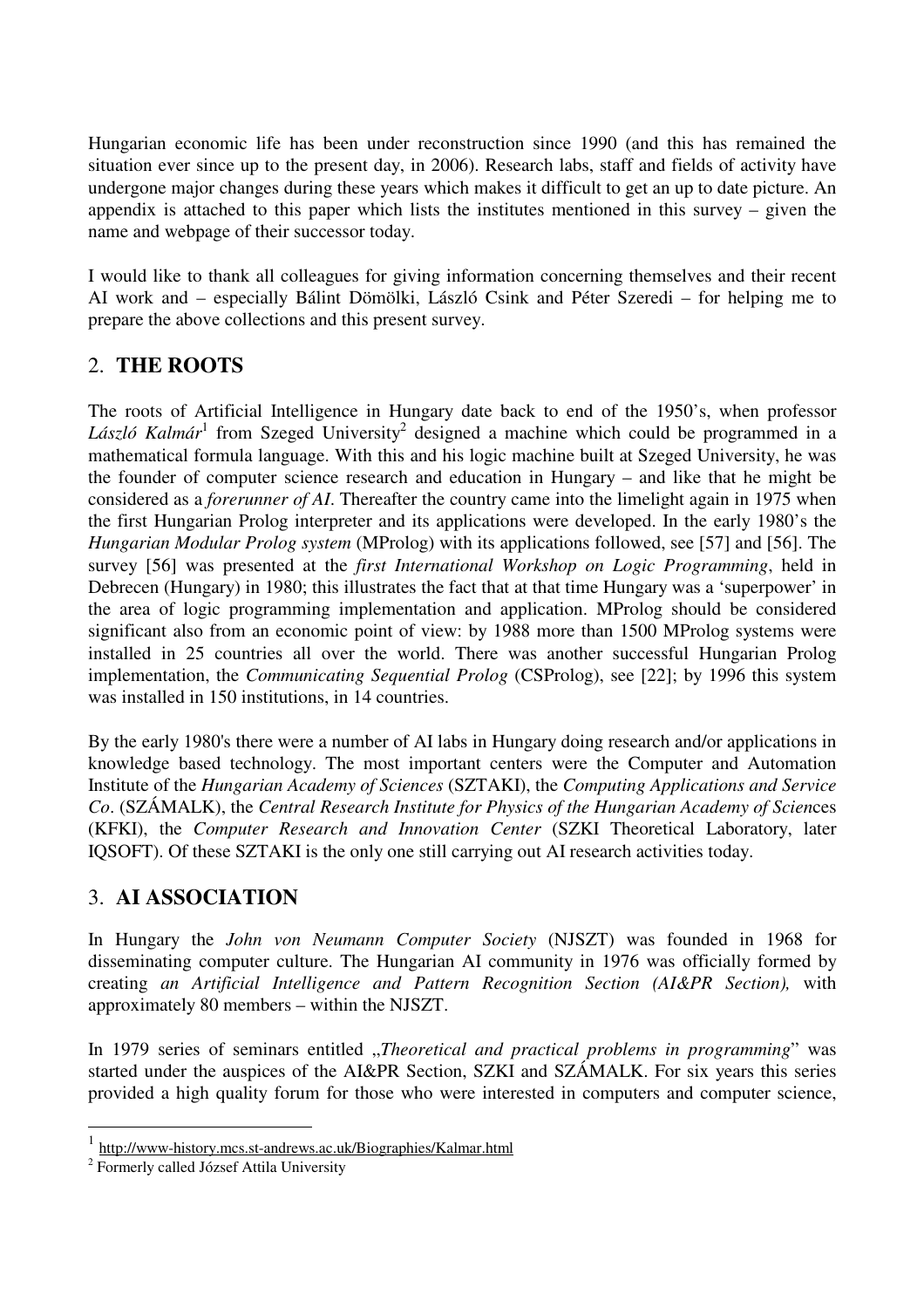especially current AI technics and applications. This weekly series of seminars was a type of workshop activity that proved to be useful for those interested in current IM techniques and applications. The most important results of Hungarian researchers were accounted for by the scientists themselves. International achievements were regularly reviewed at seminars that intended to give either a broader view or a thematic outlook in the field. The program was scheduled a month in advance so that participants could choose according to their interests. These weekly seminars were frequented by 70-100 people regularly including attendees from the country and abroad as well. When the Japanese 5g project was thematically discussed the number of visitors often increased to 150. Everybody was happy to share experiences and ideas with others in the highly active atmosphere life of those years. But as we were closing towards the economical changes in 1990, the market oriented approach became more and more widespread and it could be felt in the tone and the choice of topics of the seminars. Meetings grew scarcer, the audience shrank. Quite soon the seminars took place only 4 times a year and were frequented only by 20-40 people.

Experts and researchers working in different fields of AI ran *other forums* too, among others monthly/quarterly seminars within the NJSZT and outside of it. After several years of coexistence it turned out that the groups interested in pattern recognition were almost disjoint from those interested in other topics of AI. Consequently, in 1990 the *Artificial Intelligence Group* (AI Group) and an *Image Processing Group* (IP Group) were founded as two separate sections, within the NJSZT, both being legal successors of the AI&PR Section. These groups organized regular meetings such as the *Hungarian Workshops on Image Analysis* and the *Hungarian AI Conferences* (see below). The AI Group organized other regular activities, such as the *quarterly AI-day* featuring lectures on selected topics, e.g. "Applications of Expert Systems", "Cognitive Aspects of AI", "Intelligent Decision Support Systems" and "Neural Networks". In addition to these meetings there were occasional lecture afternoons of invited speakers of both AI and IP Groups.

Besides the two main AI Special Interest Groups, there has been an expressive AI-activity in the frame of the *Section of Medical Informatics* of NJSZT, founded in 1968. Another separate interest group of a field close to AI was the *Hungarian Robotics Association* (HRA). The HRA was founded in 1985, had 40 affiliated institutions and more than 300 individuals. Soon their aim was to turn the association into a consortium formed by industrial companies, R&D institutions, individuals, universities and ministries that had interests or duties concerning the reconstruction of the Hungarian economy.

There were more than 200 Hungarian individuals in 1996 who registered in the *Hungarian AI Directory* – though in the *European AI Directory* the number of Hungarian colleagues is only 160. The NJSZT is a member of IFIP (since 1969), IAPR (since 1982), ECCAI (since 1983), IMIA and EFMI (since 1986 and 1988).

## 4. **AI NEWSLETTERS**

Unfortunately currently there is no AI periodical in Hungary. Nevertheless, in the first 20 years there were journals regularly reporting on AI developments, for instance *Információ-Elektronika* published a thematic series on the  $5<sup>th</sup>$  generation project in 1983/84 (based on the above mentioned series of seminars). After publishing the first national volume of studies on Expert Systems in 1988 [24], this journal devoted a special issue to the state-of-the-art of the expert system field in Hungary [39]. ( Unfortunately, this journal and other ones have ceased to exist due to financial difficulties in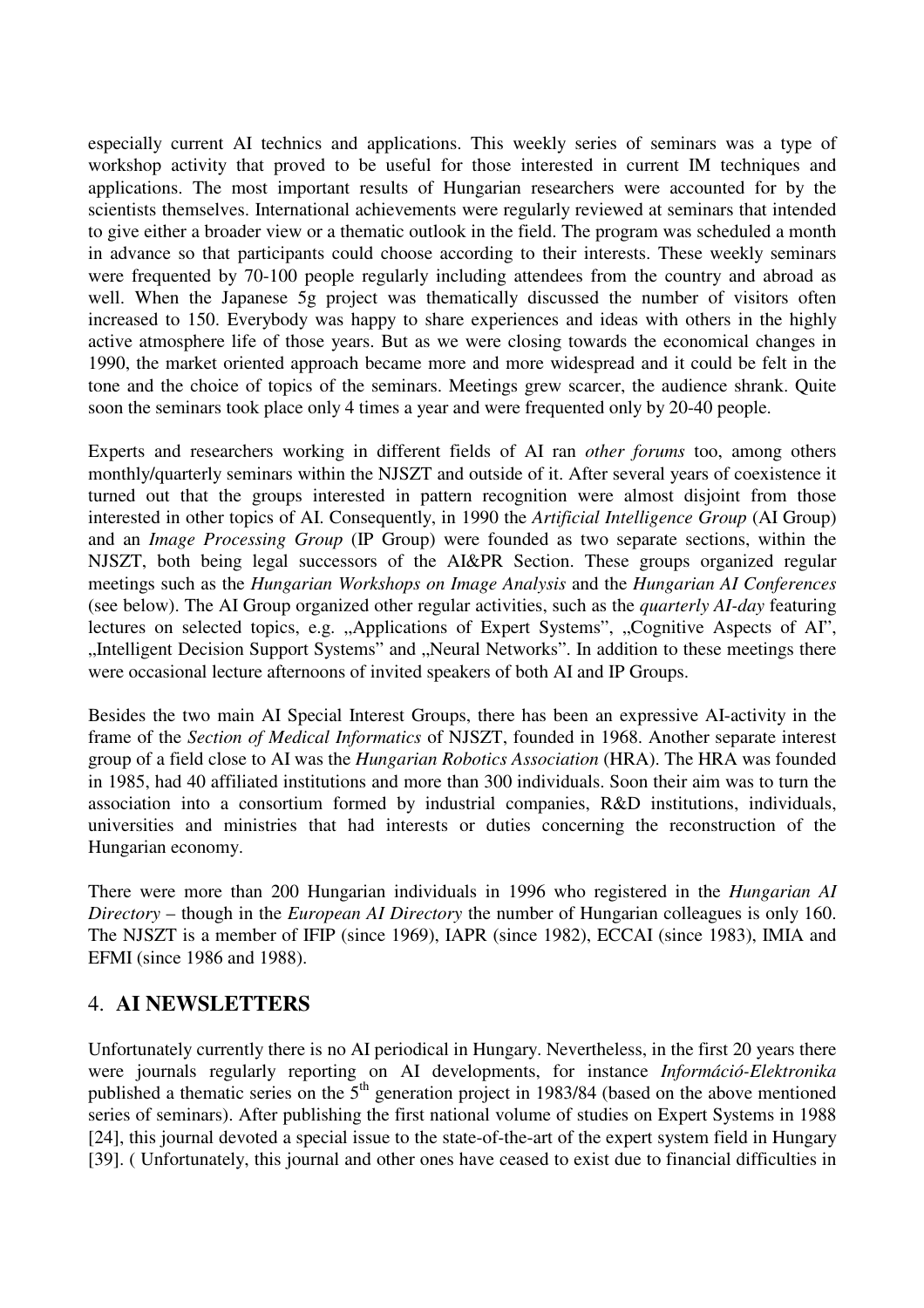the early 1990's.) The national monthly computer magazine *ÚjALAPLAP* published between 1992 and 2000 a series of articles promoting AI (this journal met with financial difficulties and ceased to exist in 2002). Other Hungarian computer journals often published AI related papers, too.

## 5. **AI MEETINGS**

The first regular meetings arranged in the field dealt with image processing. The *triennial Hungarian Workshop on Image Analysis* was first held in 1985, while the last one (with about 70 participants) in 1991 [8].

The *first two-day seminar devoted specifically to Artificial Intelligence* was held in Visegrád (Hungary) in 1989 with a proceedings in English, containing 15 contributions, see [19]. There were also 20 other lectures not included in the proceedings. The *Second Conference on Artificial Intelligence* was held in 1991 in Budapest. This time there were about 300 participants from almost all institutions that have anything to do with AI. During the three-day conference 46 lectures were delivered and compiled in an English proceedings, see [20]. Due to the use of Hungarian as the official conference language most of foreign participants were from neighboring countries. The conference featured lectures in a wide range of AI areas, including theory and applications of expert systems, knowledge representation and acquisition, reasoning techniques, natural language understanding, pattern recognition, decision support systems, logic programming (Prolog), learning, cognitive psychology and education of AI. *The 3rd nationwide AI conference* with the same topics was held in Budapest, in 1993, see [38].

Besides national AI gatherings there were *regular Austrian-Hungarian Conferences*, most of them include AI-related topics. For example, Intelligent Systems in 1991, see [31] – this conference was held in cooperation with the Slovak Cybernetic Society, as well. Further to the aforementioned meetings (and the memorable Workshop on Logic Programming, held in Hungary in 1980) additional international conferences held in Hungary included up to 1996:

- − the *5th International Conference on Computer Analysis of Images and Patterns* (1992),
- − the *10th International Conference on Logic Programming (ICLP'93)*,
- − the *5th International Conference on Computer Analysis of Images and Patterns (CAIP)*, see [9],
- − *IFIP/IFAC International Working Conference on Knowledge Based Hybrid Systems in Engineering and Manufacturing (KNOWHSEM'93)*, see [44],
- − the *8th Symposium on Microcomputer and Microprocessor Application* (1994),
- − the *1 st and 2nd EURASIP International Workshop on Image and Signal Processing* (1994, 1995) and
- − the *12th European Conference on AI (ECAI'96)*.

## 6. **RESEARCH**

The Hungarian Academy of Sciences, state funding agencies such as the National Committee for Technological Development and other sources provided financial support for R&D activities. The research centers were more or less the offsprings of those being active in the early period of Hungarian AI, see e.g. the surveys [52]. Some of these, however, became victims of the rationalization/privatization wave and ceased to exist, or are operating with a reduced staff. Many of them are being reorganized, sometimes split into a number of new companies – and new researchers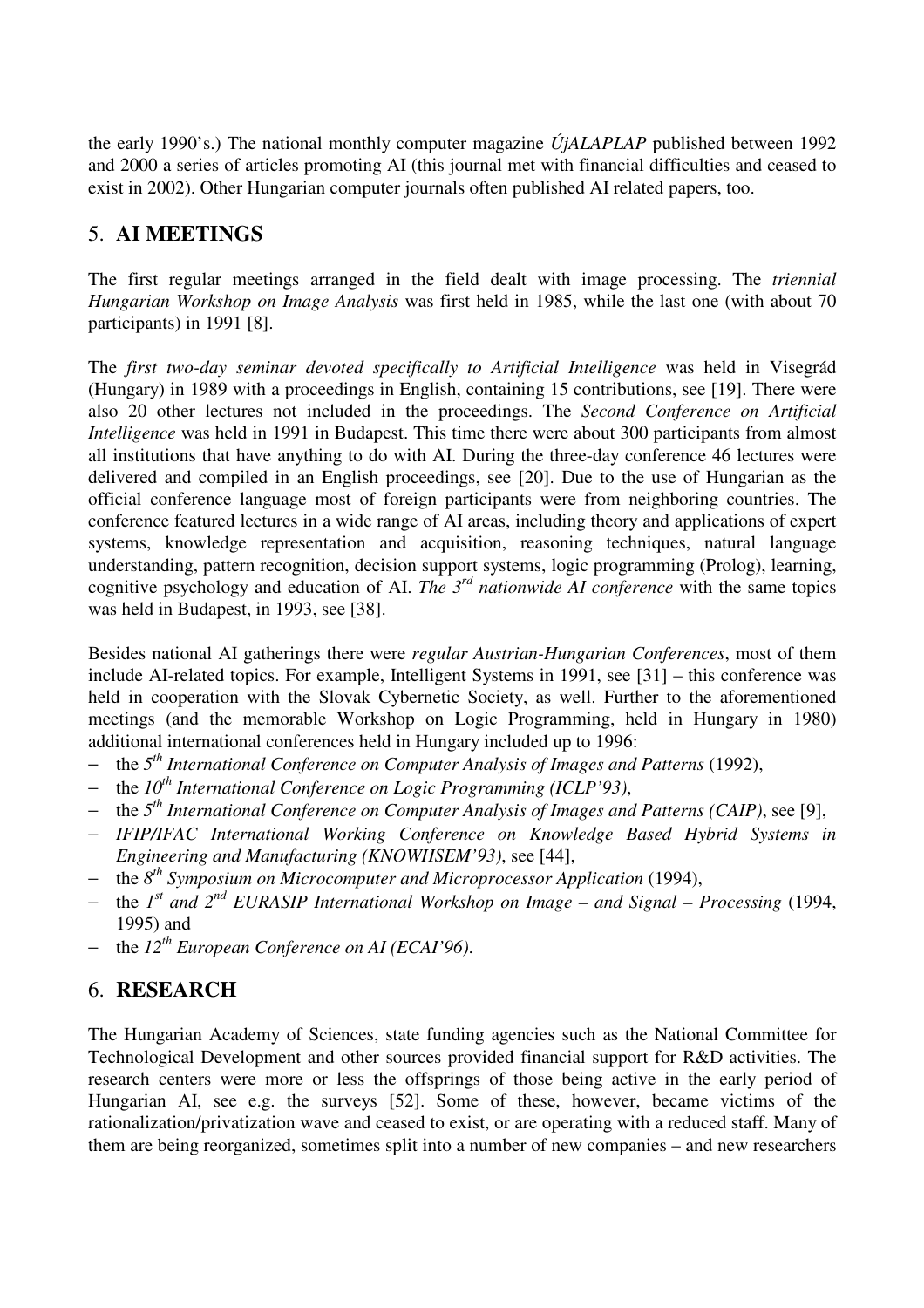have been entering the scene – ever since. Research labs, staff and fields of activity are currently undergoing major changes which makes it difficult to get and maintain an up-to-date picture.

AI research in Hungary was confined to small teams at academic institutions, universities and smaller firms. The following *illustrative list (from 1996)* contains *some better-known on-going research projects* (identification of the institution). Most of them were associated with international projects. As it can be apparent from the list the research area of Hungarian scientists covered a rather broad field of AI at that time.

#### *Applications of AI in Engineering*

- − AI in pharmaceutical design (ALL), see [17]
- − AI in process planning (BDMF), see [33]
- − abstract theory of architectural design (BME), see [32]
- − AI in measurement science (BME), see [15]
- − Expert Systems for accelerator beam scheduling (KFKI MSZKI), see [42]
- − AI in computer network protocol engineering (KFKI MSZKI), see [14]
- − AI in material testing machines, logistics (ME), see [11]
- − Expert System application in optimization of engineering designs (ME), see [35]
- − Expert Systems in mining engineering (ME), see [6]
- − process planning with reasoning and optimization (SZTAKI), see [43]
- − Expert Systems in nuclear power plant vibration diagnostics (VEIKI), see [4]

#### *Artificial Life*

- − active tissues from active elements (ALL), see [10]
- − grammar systems a grammatical approach to distribution and cooperation (SZTAKI), see [12]

#### *Cognitive Science*

− way of thinking – the limits of relational thought and AI, (ELTE) see [45]

#### *Epistemological Foundations*

- − Aristotelian phenomenology of human mind (ALL) see [3]
- − computer epistemology (SZTAKI) see [62]

#### *Foundation of Computer Science*

- − first-order logical foundation of computer science (ALL), see [29]
- − logic based simulation (ML and ALL), see [23]

#### *Genetic Algorithms*

− continuous restoration Expert System (KFKI MSZKI), see [37]

#### *Inductive Logic Programming*

- − theory of inductive logic programming (JATE), see [2]
- − theory of revision (JATE) see [34]

#### *Knowledge Based Systems*

- − knowledge generating systems (ALL), see [21]
- − compensation planning, benefit advisory system (BKE), see [25]
- − design methodology of Expert System Group Decision Support System tools (BME) see [26]
- − methodologies for supporting the transfer from knowledge representation to Expert Systems in the field of banking (BME), see [27]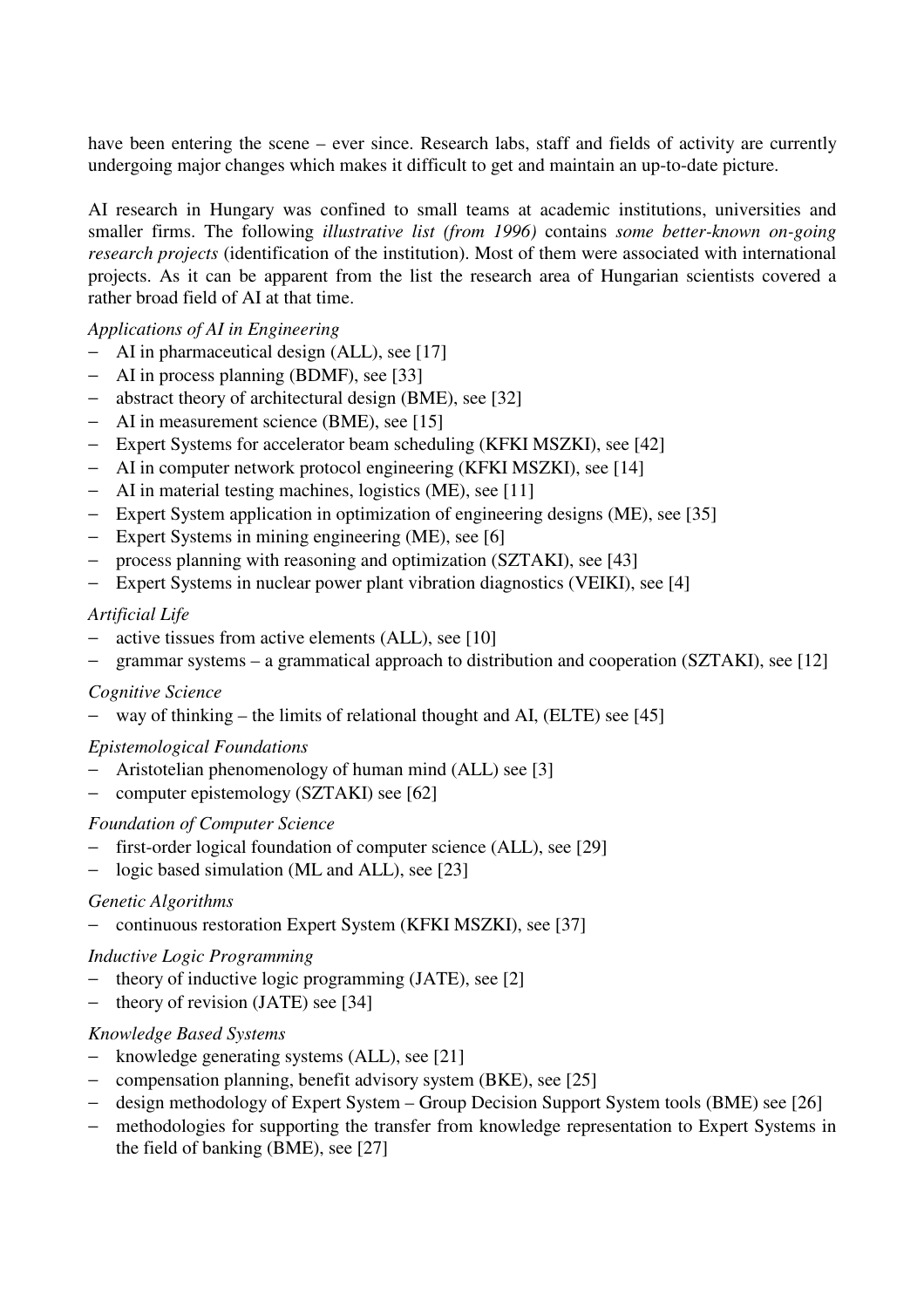- − KBS development environment connected with CommonKADS projects (ITA), see [46]
- − mathematical programming Expert Systems (SZTAKI), see [5]
- − further ES developments see in [52].

#### *Knowledge Representation*

- − information models of knowledge (ALL), see [28]
- − modeling measurement problems with constraints (BME), see [58]
- − representing and manipulating of medical knowledge (SOTE), see [13]
- − pattern representation of knowledge (SZTAKI), [63]

#### *Machine Learning*

− mathematical and computational problems in the learning theory (JATE), see [59]

## *Multi Agent Systems*

− integrating intelligent systems into a cooperating community for electricity management (KFKI MSZKI), see [61]

## *Natural Language Processing*

- industrial applications of NLP technologies (MorphoLogic), see [49]
- − natural language interfaces based on attribute grammar (JATE), see [2]

## *Neural Networks*

- − neural filters, neural network in dynamic system modeling (BME), see [16]
- − use of ANN for prediction of roll forces in hot rolling of steels (ME), see [18]
- − analogical and neural computing CNN, a new paradigm (SZTAKI), see [50]
- − neuro-fuzzy approach to pattern recognition and control (SZTAKI), see [47]

## *Logic Programming and applications*

- − CUBIQ parallel logic programming, graphical tool set and knowledge base tools (IQSOFT), see [60]
- − LOGFLOW massively parallel Prolog machine (KFKI MSZKI), see [36]
- − distributed real-time Prolog (ML), see [22]

## *Reasoning with Uncertainty*

- − plausible reasoning as a foundation of machine discovery (ALL), see [21]
- − design of fuzzy controllers (BDMF), see [51]
- − fuzzy reasoning and control (BME), see [41]
- − fuzzy reasoning in vague environment (ME), see [40]

## *Speech Understanding*

- − speech recognition systems (BME), see [30]
- − multilingual text-to-speech converter (NYTI), see [48]

*Vision, Signal Understanding and Image Processing* 

− texture analysis and applications (SZTAKI), see [7]

We can mention that th*e National Technical Information Center and Library (OMIKK)* serves current data from their R&D databases: Hungarian R&D Information Systems, -Institutes, -Projects and -Experts (both in Hungarian and in English). $3$ 

 $\overline{a}$ <sup>3</sup> http://www.info.omikk.bme.hu/nkr1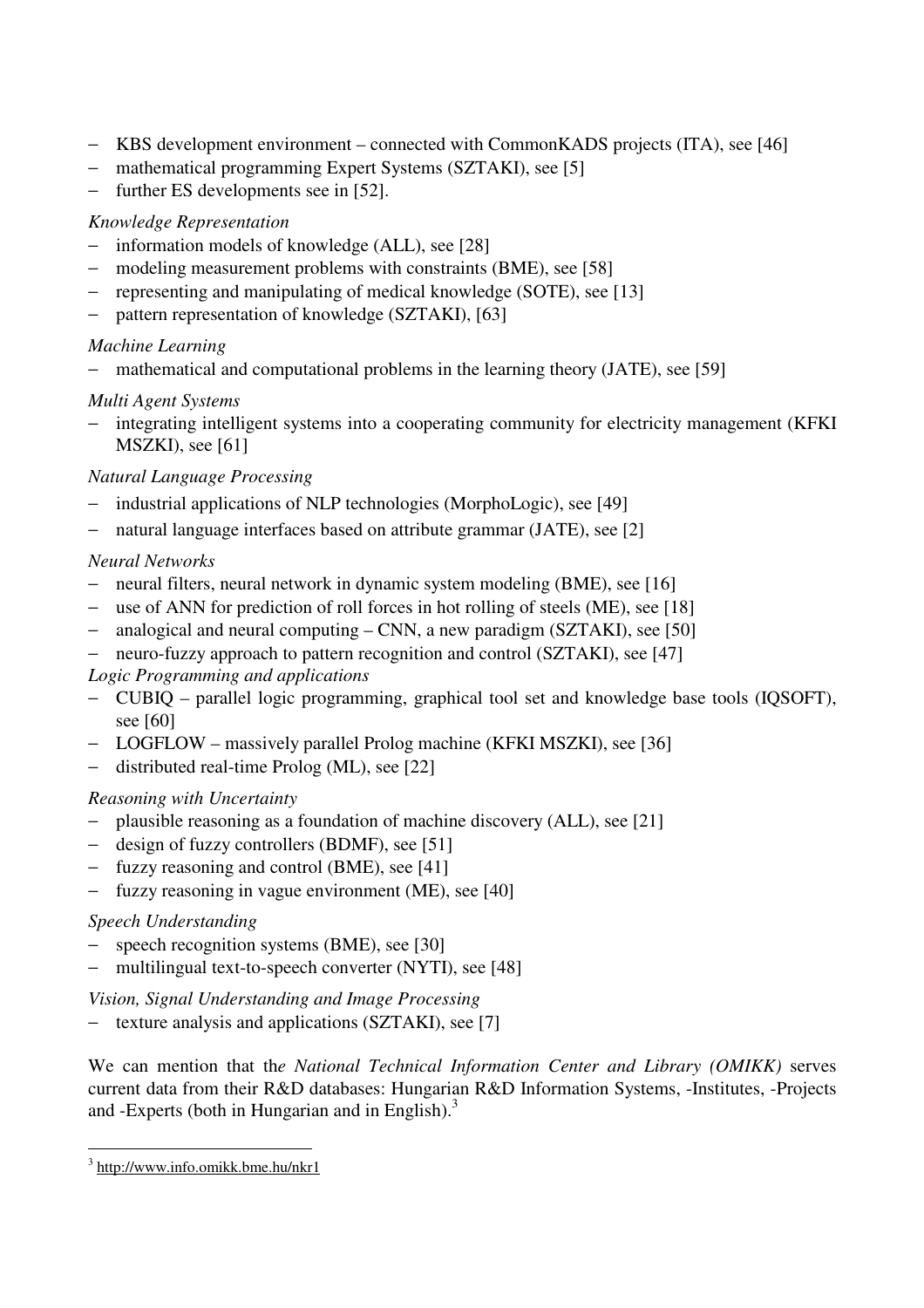## 7. **DEVELOPMENT**

In Hungary there was significant product development work in almost all the fields of AI (see [53]). In the following we confine out attention to *KBS tools and applications*. Up until 1991 the national KBS shells and applications were *logic- and rule-based*, and mostly ran on PCs. After the *weakening of the COCOM restrictions* and the appearance of multi-national computer companies, shells for workstations and mainframes supporting multiple paradigms became available. By 1996 projects on intelligent, integrated applications were run and *application oriented* shells were developed; hybrid shells like ART, KEE, Level5 Object and G2 were in use at a number of sites.

Below we give *a representative list of some well known Hungarian made tools for Logic Programming and Knowledge Based technologies* (together with the developing institution).

#### *AI language systems developed in Hungary:*

- − *MProlog*, Modular Prolog (IQSOFT, formerly Theoretical Laboratory of SZKI) (It was the first Hungarian-made AI tool in the international AI market.)
- − *CS-Prolog*, Communication Sequential Prolog Professional (ML and ALL)

#### *The first Hungarian general purpose KBS shells:*

- − *ALL-EX PLUS*, a hybrid sell (ALL and ML)
- − *GENESYS*, a rule based shell (SZÁMALK)
- − *MProlog Shell*, an MProlog based shell (IQSOFT)

By the time these tools became marketable the well known phenomenon of international 'AI winter' had already started in the sector (in 1988-89). The products that survived this period and remained on the market were CS-PROLOG and ALL-EX PLUS.

#### *Other, problem-oriented KBS tools developed in Hungary:*

- − *CAPE*, for supporting protocol analysis (KFKI MSZKI)
- − *CASSANDRA*, for problem-oriented simulation systems (KFKI MSZKI)
- − *CreditExpert*, for the evaluation of loans in shop level, directed from the center (ARAMIS)
- − *DINE*, an intelligent Group Decision Support System (GDSS) shell (SZTAKI)
- − *KAS-NES*, a case-driven shell, based on statistical pattern-recognition methods (SZTAKI)
- − *METABOLEXPERT*, an in-house toolkit for building chemical and medical-biological predictive KBSs (CompuDrug)
- − *OPSQL*, an intelligent data dictionary coupling OPS5 and ORACLE DBMS (KFKI MSZKI)
- − *PANGEA*, a simple rule-based shell for handling engineering tasks (BME)
- − *ProjectExpert,* for supporting the define and design phase of project building (ARAMIS)
- − *REALEX*, a real-time shell for industrial applications (BME)
- − *TenderExpert*, a toolkit for evaluation of competitive bidding (ARAMIS)
- − *ZEXPERT*, an Mprolog-based banking shell (IQSOFT).

In the 1980's work on KBS development tools was carried out in parallel with that on methodology, as well as with the application development. Some better-known *Hungarian KBS application projects* between 1985-1991 (indicating the application areas and the number of projects): building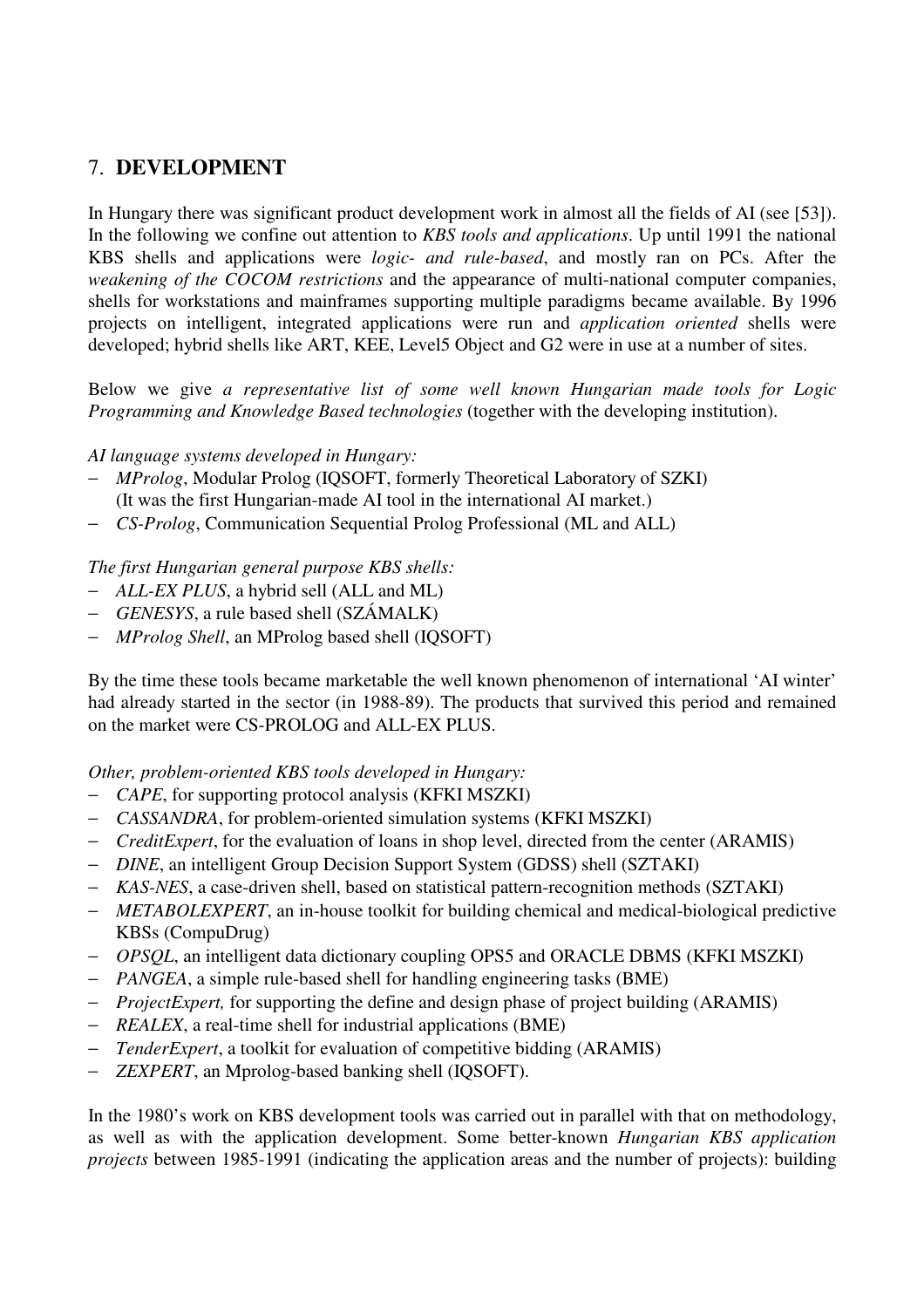industry: 7, chemistry: 10, computing: 6, energetics: 7, medicine and health service: 16 and other industrial projects: 11 (see [52]). In 1991 there were about 30 systems at product level. More than 40 national institutes were engaged in KBS development and even more experts from a further 40 institutions were working on building applications. In the 1990's the activity in research, development and application areas diminished, but also new projects were started to develop integrated AI applications, using both the above mentioned tools and object oriented languages.

By 1990 there were two internationally *successful Hungarian made tools, MProlog* and *CS-Prolog*  systems. From the following years we would highlight two prize-winning Hungarian products:

− *Natural language processing tools*, such as spell and grammar checkers, hyphenators, thesauri (MorphoLogic): From 1993 these tools have been licensed by Microsoft, Lotus and other international software companies. Around 100.000 copies of these tools were sold in Hungary. Furthermore

MorphoLogic is developing versions of these tools for other languages, such as Polish, Romanian and Bulgarian. In 1999 the MoBiMouse dictionary system was awarded the European IST Prize, and in 2004 the Prize for innovation in IST technology.

− *Recognita Plus*, the Hungarian made OCR product (Recognita): By 1996 Recognita had 140.000 installations all over the world. They have distributors in 28 countries. The University of Nevada Las Vegas conducts an annual test of page-reading systems. One of the winners of the 1996 test was the Recognita Plus OCR program. (By 2006 Recognita became part of the NUANCE Corporation.)

## 8. **EDUCATION**

Although some topics of AI appeared in Hungarian higher educational programs as part of already established subjects in the beginning of the 1980's, it was around the middle of 1980's when AI became part of the curriculum as a stand-alone subject on its own right, first at the Budapest University of Economic Sciences (BKE) and at the Kandó Polytechnic of Technology (KKMF). Today within the first three years of all Technical Informatics and Computer Science programs at universities and polytechnics in Hungary courses named "Introduction to Artificial Intelligence" are taught normally. Depending on the type of the institution there were various subjects in the curricula. In the following we would like to present three examples of educational AI programs; the first program focuses on computer science and the others are based on computer engineering.

Courses in AI were started in the mid 1980's at the *Eötvös Loránd University (ELTE)*. The AI module, as a separate part of the informatics education, was established in 1988. The compulsory basic course, which takes two semesters, gives an introduction to the main techniques of knowledge representation as well as to he search, knowledge representation and inference methods involved. Subsequently the students can progress by obtaining credits from the following subjects: knowledge based technology and expert systems, AI languages, (especially Prolog and its applications but LISP, too), robotics, cognitive science, etc. New subjects are continuously added to the present list. A new course is under development about pattern recognition, neural networks, intelligent crawlers, human computer interface (research: head mouse and eye mouse), multi-agent technology, legorobotics and ontology. Since 1992/93 a three year postgraduate program is being offered.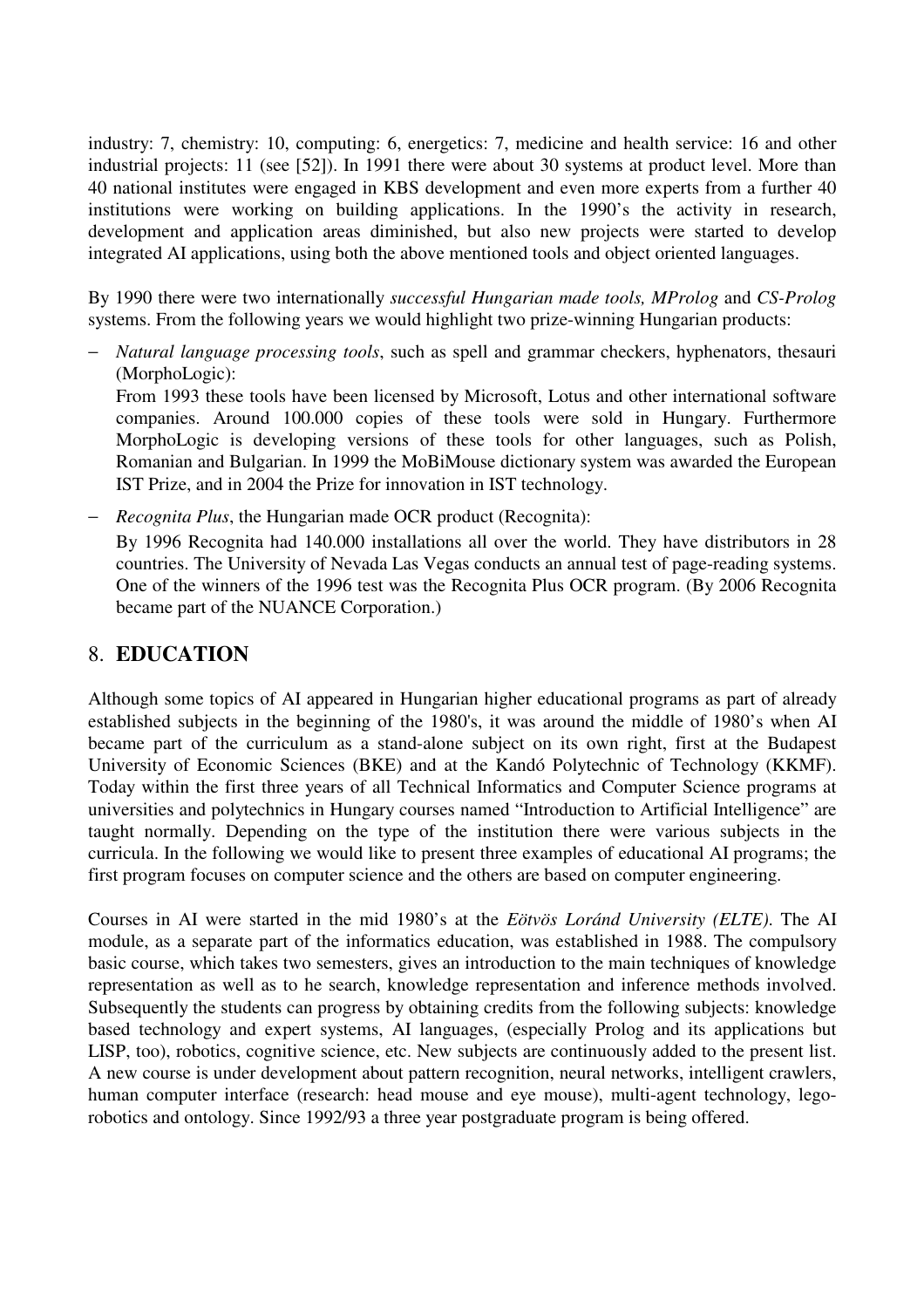The second example is the *Technical University of Budapest (BME),* which has a long standing tradition in teaching applied Artificial Intelligence and related subjects*.* BME has been offering under-graduate, graduate and post-graduate courses in AI for more than 20 years. Compulsory Msc courses include: intelligent measurement systems (AI methods in design complex engineering systems), application of AI (an AI survey with emphasis on how AI methods should be interpreted and evaluated from the point of view of their technical usage) as well as robotics and vision. Optional Msc courses include: AI – state-of-the-art, symbolic signal processing, neural networks, KBSs, ESs, soft computing methods. Almost every subject is accompanied with properly adapted laboratory practice. Other subjects currently taught include e.g. machine learning, knowledge-based technology, constraint programming, intelligent agents, embedded and ambient systems. Ph.D. courses cover the following fields: advances in AI (intelligent real-time systems, 2nd generation ESs, knowledge-level analysis, agent systems, etc.), fuzzy logic, neural networks.

The third example *is Kandó Polytechnic of Technology (KKMF).* A new model for teaching AI has been designed at the institute emphasizing that any intelligent action requires at least a minimal degree of the following capabilities: sensing, information processing, "knowing", learning and reaction (signaling, moving). According to this model the compulsory subject, entitled "Introduction to AI", addresses the following major areas: sensory systems, incremental intelligence, classic and new search methods, genetic algorithms, classic and fuzzy logic and their applications, artificial neural networks, pattern recognition and image processing, as well as machine learning and robotics. The elective specialization module contains three main courses: theoretical basis of AI, digital image processing and artificial neural networks. Other supplementary elective courses include: robotics, decision support systems, ESs, knowledge-based technology, intelligent systems and embedded systems. For the last 5 years special training courses have been organised for blind and visually impaired even deaf and hard hearing persons – using special AI-related techniques such as speech recognition, speech generation and optical character recognition (OCR). So far more than 100 students graduated in each categories.

Other universities and institutes of technology offer a number of courses in their BSC and MSC curricula to broaden and/or deepen students' AI knowledge. It can be stated that AI education is one of the most dynamically evolving fields in the Hungarian higher education.

## 9. **FUNDING**

The *Hungarian Academy of Sciences (MTA),* the *National Committee for Technological Development,* the *National Research Foundation of Hungary* and other sources available at that time granted financial support to R&D activities related to AI, too. In the mid 1990's the European Community programs for cooperation with countries of Central Europe provided funding for several AI-related R&D projects in Hungary.

## 10. **SUMMARY**

To characterize the situation it can be said, that although potential users are beginning to recognize the advantages of AI technology, a lot of projects are delayed by lack of financial support or interest, or because of the reorganization of the Hungarian economic, financial and scientific life. Several systems are used in-house, where they were developed, never making it to the market. Fortunately, in many fields – e.g. in engineering and financial spheres – extensive work is done in the area of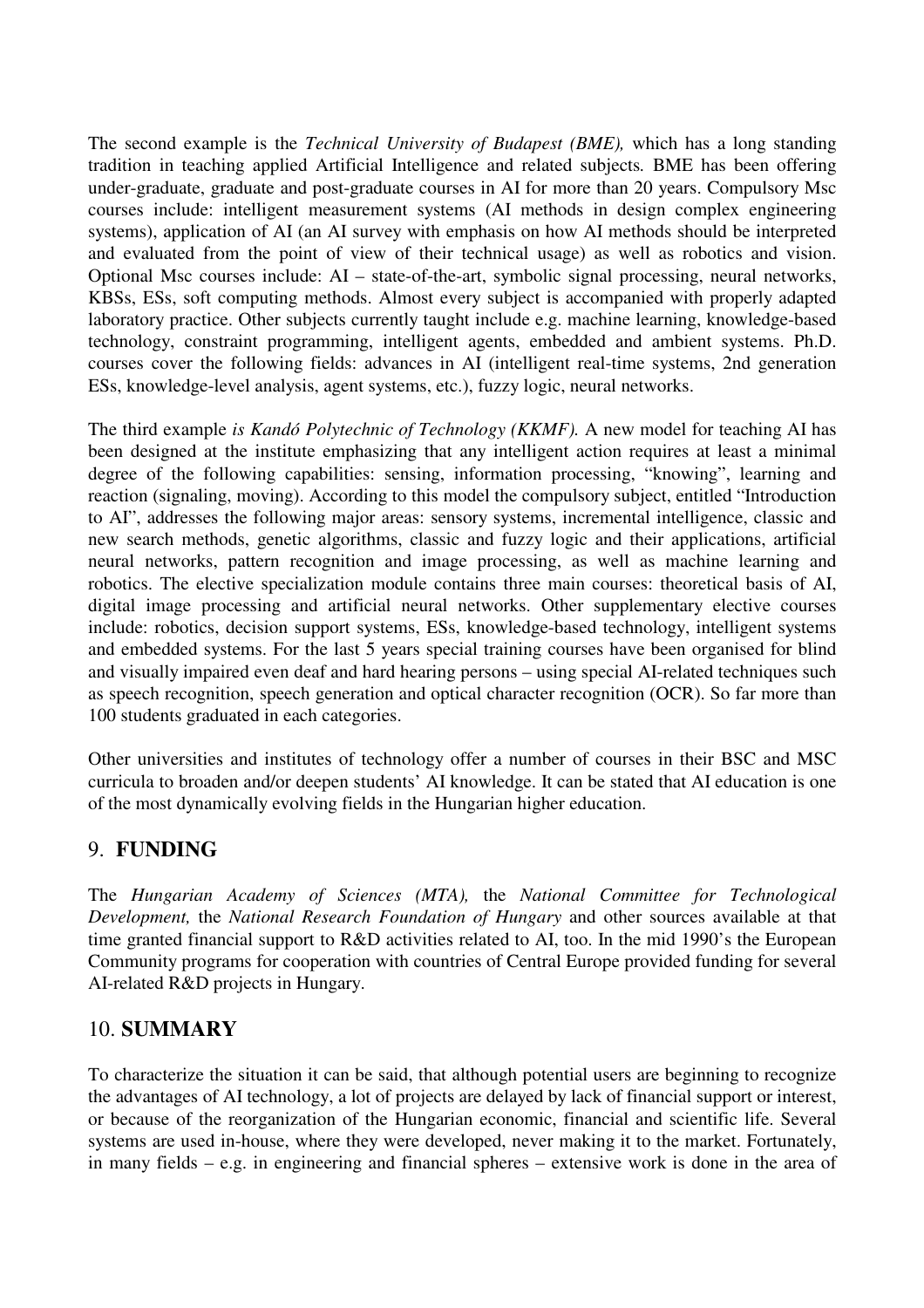information systems. Implementing such systems on a wide scale forms a good basis for the development of usable intelligent systems in the near future.

The modernizing wave of the Hungarian economic system raised special demands towards information technology today. The emphasis lies on the construction of the basic information infrastructure. In the 1990's the conventional technologies were in the focus of interest in Hungary (reengineering, reorganizing early applications, building integrated information services, etc.). Parallel with the massive computerization the interest for AI techniques is growing. Incorporation of AI techniques in everyday software technology has already begun – in Hungary, too.

*The first 20 years of Hungarian AI research was very intensive*, and laid the grounds for the contemporary AI research, as well: multi agent systems, ambient intelligence (e.g. human-machine cooperation, embedded systems), declarative programming languages and their applications, natural language technologies, image processing (especially in medical field), info-bionics, semantic WEB, ontologies (e.g. the development of a Unified Hungarian Ontology), as well as several data mining and text mining applications. There are a number of talented AI researchers, experts and system builders with notable national and foreign experience (as exemplified by the collection of interviews with 31 prominent Hungarian AI figures<sup>4</sup>). AI education is being set up and thereby an institutional way of knowledge transfer is being formed. The latest developments indicate that AI in Hungary has reached maturity concerning theoretical work as well as applications.

#### **REFERENCES**

 $\overline{a}$ 

- [1] Alexin, Z., Gyimóthy, T. and Boström, H., "Integrating Algorithmic Debugging and Unfolding Transformation in an Interactive Learner", Preprints of the  $12<sup>th</sup>$  European Conference on Artificial Intelligence (ECAI'96), 11-16 August 1996, Budapest, pp. 403-407.
- [2] Alexin, Z., Gyimóthy, T., Horváth, T. and Fabricz, K., "Attribute Grammar Specification for a Natural Language Understanding Interface", Proc. of the International Conference on Attribute Grammars and their Applications, Paris, 1990, LNCS 461, Springer Verlag, 1990, pp. 313-327.
- [3] Balaban, M. and Gergely, T., "Human Mind Its Development, Use and Abuse. Aristotelian Phenomenology (ARPHENICS) of Human Mind", ALL Report, 1994/2, p. 151.
- [4] Bessenyei, Z. and Kiss, J., "Vibration diagnostic systems at Paks NPP Methods and Experiences", presented: Technical Committee Meeting on Use of Diagnostic Systems, organized by IAEA, Vienna, 20-24 November 1995, p. 9.
- [5] Biró, M., Mayer, J., Rapcsák, T. and Vermes, M., "On Mathematical Programming Expert Systems", Journal for Applied Mathematics No. 16. (Alkalmazott Matematikai Lapok 16.), 1992. pp. 217-278. (in Hungarian)
- [6] Buoz, Z. et al, "Expert Systems in Mining Engineering", Proc. of the 1st Regional Conference on Application of Computers and Operations Research in the Mineral Industries (APCOM), Ljubljana, Slovenia, 20-24 June 1994, pp. 46-55.
- [7] Chetverikov, D. "Pattern orientation and texture symmetry", In: LNCS 970, Eds. Hlavác, V. and Sara, R. Springer Verlag, 1995, pp. 222-229.

<sup>4</sup> www.agent.ai/main.php?folderID=150 (in Hungarian, made by the *AITIA International Inc*., www.aitia.ai).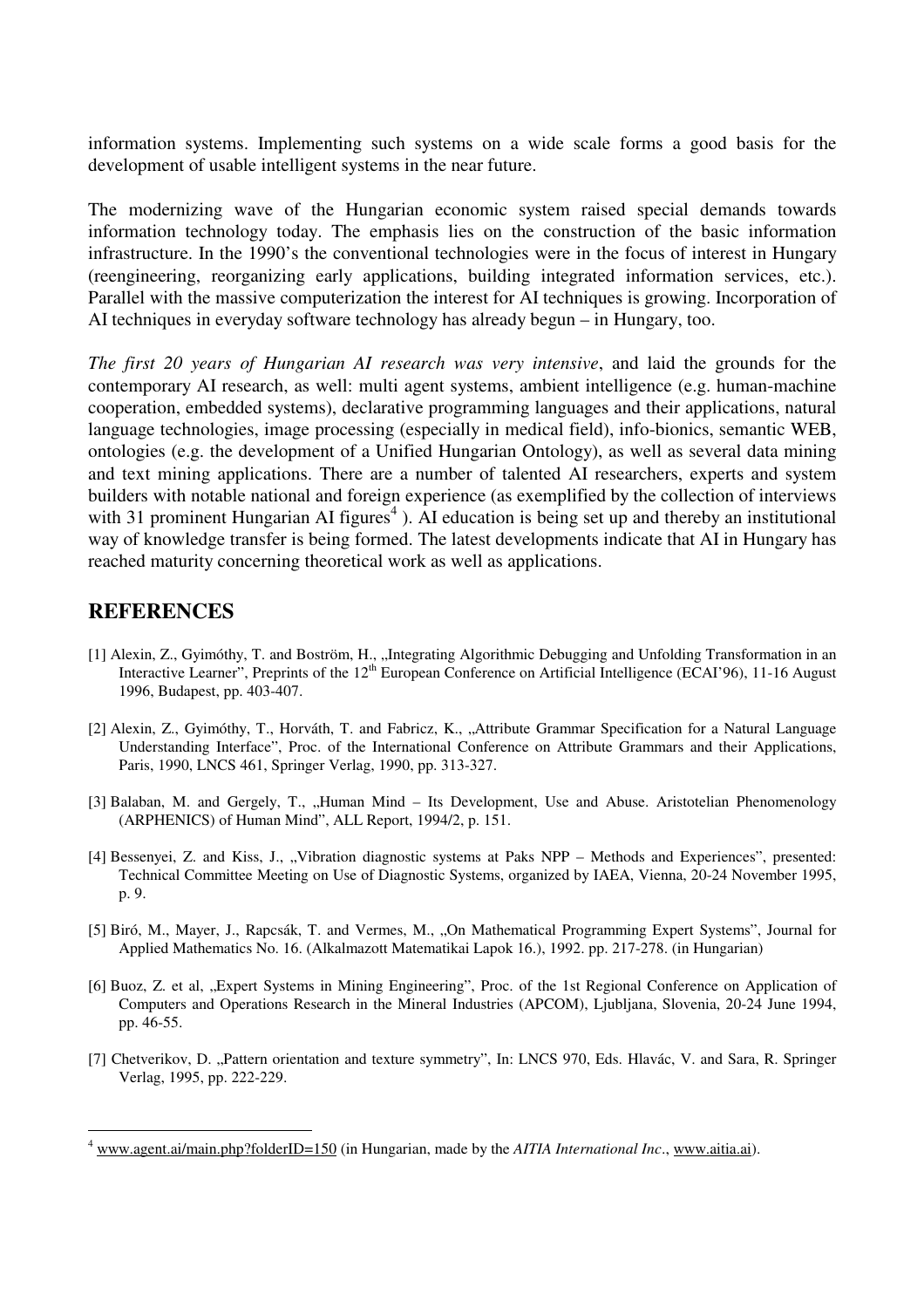- [8] Chetverikov, D. and Álló, G. (eds.), "Proc. of the Third Hungarian Workshop on Image Analysis", Budapest, 1991, p. 155.
- [9] Chetverikov, D. and Kropatsch, W. G. (eds.), "Computer Analysis of Images and Patterns", Proc. of the 5<sup>th</sup> International Conference (CAIP'93), Budapest, 1993, LNCS 719, Springer-Verlag, 1993, p. 857.
- [10] Chinarov, V, Gergely, T. and Skursky, S., "Stochastic modeling of transitions between neural network attractors", Physics of the Alive, Vol. 3, No, 1., 1995. Kiev, pp. 29-37.
- [11] Cselényi, J. and Tóth, Á., "Anwendung der Genetischen Algorithmen in der Beschaffungslogistik" Proc. of the 113th Pannonian Applied Mathematical Meeting (PAMM), Bardejovské Kúpele, Slovak Republic, 11-15 October 1995, pp. 38-45.
- [12] Csuhaj-Varjú, E., Dassow, J., Kelemen, J. and Paun, G., "Grammar Systems: a Grammatical Approach to Distribution and Cooperation", Part of the series "Topics in Computer Mathematics, ed. by Evans", D. J. Gordon and Breach Science Publ., 1994. Amsterdam, p. 246.
- [13] Deutsch, T., Carson, E. and Ludwig, E., "Dealing with Medical Knowledge: Computer Methods in Clinical Decision Making", Plenum Publ. Co., New York, 1994, p. 300.
- [14] Dibuz, S., "A Frame-based Approach to Conformance Testing", Microprocessing and Microprograming, 39, 1993, pp. 191-194.
- [15] Dobrowiecki, T. P., Louage, F. and Pataki, B., "The contribution of the Artificial Intelligence to the Measurement Science", Proc. of the Biennial Baltic Electronics Conference, Tallinn, 9-14 October 1994, pp. 105-110.
- [16] Duray, R., Pataki, B. and Horváth, G., "Some further possibilities of the application of neural networks for nonlinear dynamic system modeling", Proc. of the First European Congress on Fuzzy and Intelligent Technologies (EUFIT), Aachen, Germany, 1993, Vol. II., pp. 930-936.
- [17] Fabrikantova, E., Finn, V. K. , Gergely, T. and Pamkratova, E.S., "A qualitative model of metabolism by the use of a logic based method of simulation", Proc. of the Satellite Conference on Computer Modeling (MIE'91) and National Meeting on Biomedical Informatics, Budapest, 1991, pp. 81-89.
- [18] Farkas, K., Hwu, Y. J. and Lenard, J. G., "Use of ANN for prediction of roll forces in hot rolling of steels" Nemzetközi Számítástechnikai Tudományos Konferencia (International Scientific Computing Conference – MicroCad), Miskolc, Hungary, 29 February 1996.
- [19] Fekete, I. (ed.), "Proceedings of the First Seminar on AI", Visegrád, Hungary, 23-24 January 1989, NJSZT, p. 170.
- [20] Fekete, I. and Koch, P. (eds.), "Proceedings of the Second Conference on AI", Budapest, Hungary, 23-25 January 1991, NJSZT, p. 230.
- [21] Finn, V. K., Gergely, T. and Kuznyecov, S. O., "Plausible reasoning as a foundation for machine discovery", Technical Report Series 1995/6, ALL, Budapest.
- [22] Futó, I., "Prolog with Communicating Processes: from T-Prolog to CSR-Prolog" Invited paper at the Tenth International Conference on Logic Programming, ed. by Warren D. S., MIT Press, 1993. pp. 3-17.
- [23] Futó, I. and Gergely, T., "Artificial Intelligence in Simulation", Ellis Horwood Series in Artificial Intelligence, Ellis Horwood, New York London, 1990, p. 250.
- [24] Gábor, A. (ed.), "Expert Systems'88 Knowledge Based Information Management in Hungary", SZÁMALK, Budapest, 1988, p. 500. (in Hungarian)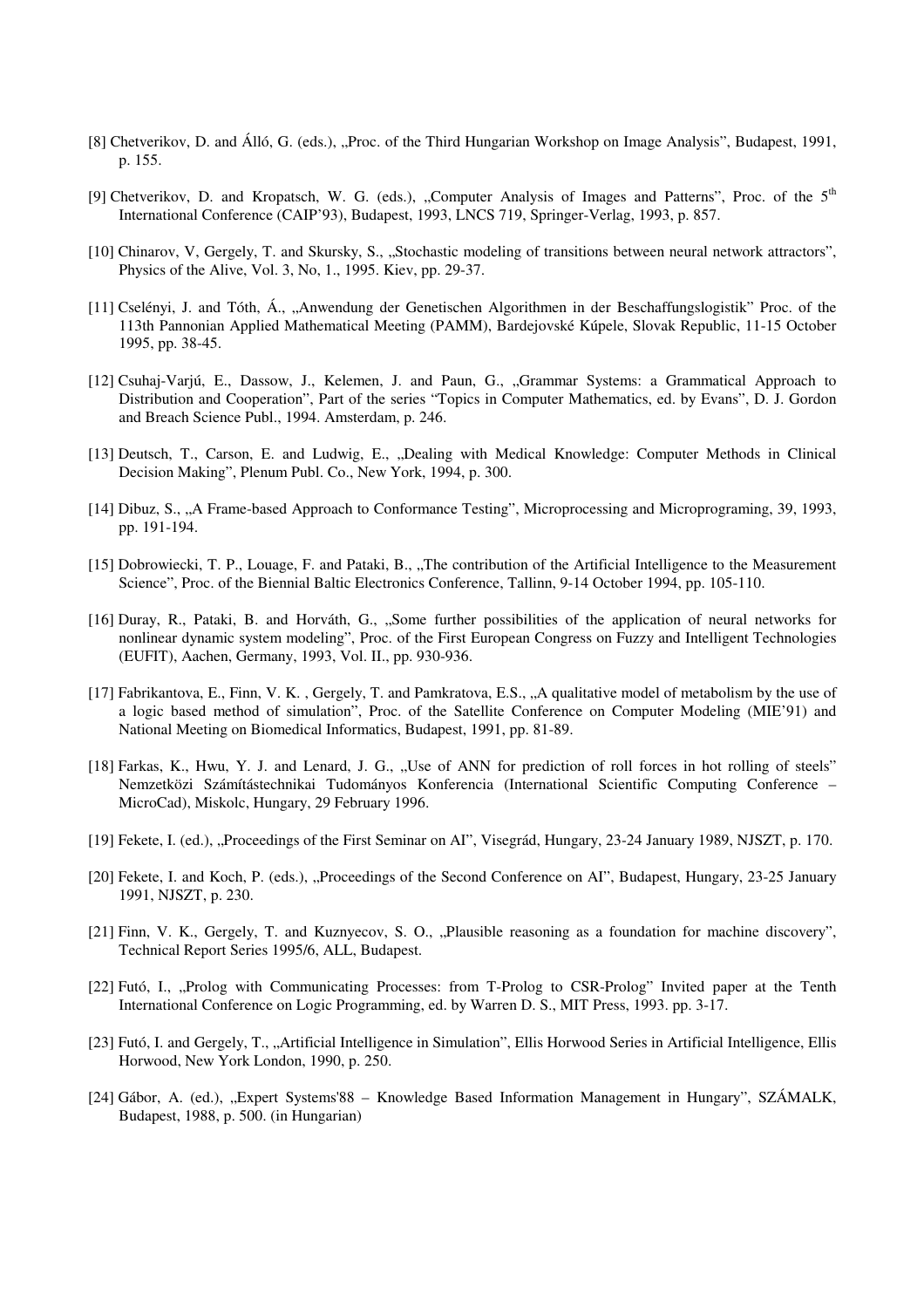- [25] Gábor, A. and Murugesan, A., "FLEXPERT a benefit advisory system", Abstracts of the 14<sup>th</sup> European Conference of Operations Research, 20<sup>th</sup> Anniversary of EURO, or: Towards Intelligent Decision Support, Jerusalem, Israel, 3-6 July 1995, pp. 2-104.
- [26] Gelléri, P., "AI-based IS applications in the organizational decision making", Prof. Habil. Dissertation, Manuscript, 1996. (in Hungarian)
- [27] Gelléri, P. and Toma, T., .,Risk management, loan evaluation", Bankszemle, April 1996. (in Hungarian)
- [28] Gergely, T. and Pereverzev-Orlov, V. S., "On Partner Systems", Technical Report Series 1990, ALL, Budapest.
- [29] Gergely, T. and Úry, L. "First-Order Programming Theory", Springer Verlag, Heidelberg, 1991, p. 351. (EATCS Monographs on Theoretical Computer Science, Eds.: Brauer, W., Rosenberg, G. and Salomaa, A., Vol. 24.)
- [30] Gordos, G. (quest ed.), "Special Issue on Speech Processing", Journal on Communication, Vol. XLIII., July-Sept., 1992, p. 72. (Editorial: "Speech Processing in Hungary", p. 1.)
- [31] György A. (ed.), "Proceedings of Austrian-Hungarian Conference on Intelligent Systems (CIS)" Fundamentals and European Cooperation in Research and Education of Intelligent Systems, Veszprém, Hungary, 1991, p. 328.
- [32] Holnapy, D., ., Le développement des théories de conceptions abstraites", Université Technique de Budapest, Faculté de Génie Civil, Laboratoire d'Informatique, Filiére Francophone, Budapest–Marseilles, 1994, p. 33.
- [33] Horváth, L. and Rudas, I. J., "Multilevel Modeling of Manufacturing Processes Using Object Oriented Petri Nets and Advanced Knowledge Representation", Proc. of the 21st IEEE International Conference on Industrial Electronics, Control and Instrumentation, November 1995, Orlando, USA, pp. 133-137.
- [34] Horváth, T. and Turán, Gy., "Learning logic programs with structured background knowledge", In.: Advances in Inductive Logic Programming, ed. by L. De Raedt, IOS Press, 1996. pp. 172-191.
- [35] Jármai, K., Farkas, J. and Mészáros, L., "Optimum design of Main Girders of Overhead Traveling Cranes Using and Expert System", In: Extended Abstracts – Lectures of the First World Congress on Structural and Multidisciplinary Optimization, 28 May – 2 June 1995. Goslar, pp. 84-86.
- [36] Kacsuk, P., "LOGFLOW: Prolog on Massively Parallel Machine", Invited paper at the 6th International Conference on AI and Information-Control Systems of Robots, Smolenyice, 1994, pp. 71-80.
- [37] Kádár, P. and Mergl, K. A., "CORES a Continuous Restoration Expert System", Proc. of the Conference on Intelligent Systems Application to Power Systems (ISAP), Orlando, FI. (USA), 28 January" February 1996, pp. 390-393.
- [38] Koch, P. (ed.), "Proceedings of the Third Conference on AI", Budapest, Hungary, 6-8 April 1993, NJSZT, p. 242.
- [39] Koch, P. and Sántáné-Tóth, E. (eds.), "Expert Systems in Hungary Theory, Methods, Applications", Special Issue of Információ-Elektronika, Vol. XXV, No. 90/1-2, p. 143. (in Hungarian)
- [40] Kovács, Sz. and Kóczy, L. T. "Fuzzy rule interpolation in vague environment", Proc. of the 3rd European Congress on Intelligent Techniques and Soft Computing, Aachen, Germany, 28-31 August 1995, pp. 95-98.
- [41] Kóczy L. T., "Algorithmic aspects of fuzzy control", International Journal of Approximate Reasoning, 1995. No. 12., 159-219.
- [42] Lewis, J., Skarek, P. and Varga, L. Z., "A rule-based consultant for accelerator beam scheduling used in the CERN PS Complex", ICALEPCS'95, International Conference on Accelerator and Large Experimental Physics Control Systems, Chicago, Illinois USA, 30 October – 3 November 1995, p. 4.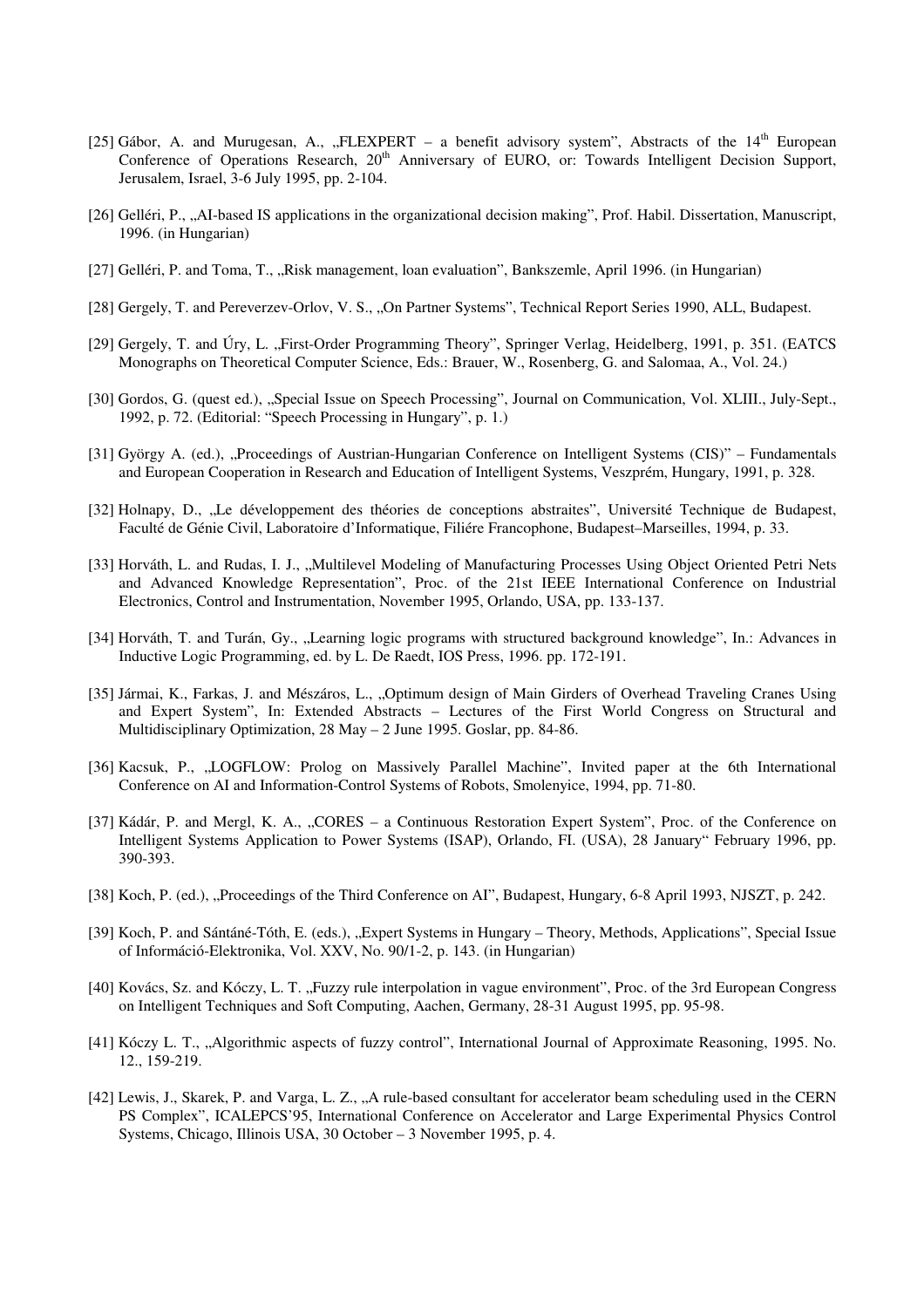- [43] Márkus, A. and Váncza, J., "Inference and Optimization Methods for Manufacturing Process Planning", In: Cohn, A. (ed.): Proc. of the 11th European Conference on Artificial Intelligence (ECAI), 8-12 August 1994, Amsterdam, The Netherlands, John Wiley, pp. 589-593.
- [44] Mezgár, I. and Bertók, P. (eds.), "Knowledge Based Hybrid Systems", Proc. of the IFIP/IFAC International Working Conference on Knowledge Based Hybrid Systems in Engineering and Manufacturing (KNOWHSEM)", 20-22 April 1993, Budapest, Hungary, North-Holland, Amsterdam-London-NewYork-Tokyo, 1993, p. 285.
- [45] Mérő L., "Ways of Thinking. The Limits of Relational Thought and Artificial Intelligence" World Scientific Publ. Comp., Singapore, New Yersey, London, Hong Kong, 1990.
- [46] Molnár, B., "A proposal for a Knowledge-Based Approach to Designing Responsive Information Systems. Analysis and Specification of Domain Knowledge using CommonKADS", PECADS/WF3/TR/D2.3.2/1.2., 1996, p. 135.
- [47] Monostori, L., "Connectionist and neuro-fuzzy techniques in intelligent manufacturing", Proc. of the First World Congress on Intelligent Manufacturing Processes & Systems, 1995. Mayagüez, P. Rico, Vol. II. pp. 940-949.
- [48] Olaszy, G., Németh, G. and Gordos, G., "The MULTIVOX multilingual text-to-speech converter", In: Talking Machines: Theories, Models and Designs, Eds. by G. Bailly and C. Benoit, Elsevier – North Holland Publishers, Amsterdam, 1992. pp. 385-411.
- [49] Prószéky, G., "Industrial Applications of Unification Morphology", Proc. of the 4th Conference on Applied Natural Language Processing, Stuttgart, 1994. pp. 213-224.
- [50] Roska, T. and Chua, L. O., "The CNN Universal Machine: An Analogic Array Computer", IEEE Transaction on Circuits and Systems – II. Analog and Digital Signal Processing, Vol. 4,. No. 3, March 1993, pp. 163-173.
- [51] Rudas, I. J., Bitó, J. K, Tar, J. K. and Török, J., "Contribution to Designing Fuzzy Robot Controllers Using Entropy Based T-Operations", Proc. of the 26th International Symposium on Industrial Robots (ISIR), Singapore, October, 1995, pp. 565-570.
- [52] Sántáné-Tóth, E., "Survey of Hungarian KBS tools and applications in engineering field", Special Issue on Applications of Artificial Intelligence in Hungary, Engineering Applications of Artificial Intelligence Vol. 4, No. 6, 1991, pp. 409-417.
- [53] Sántáné-Tóth, E. (ed.): "Hungarian AI Bibliography Selected Publications from 1988-1996", NJSZT-OMIKK, Budapest, 1996, p. 33. (http://people.inf.elte.hu/santa/oktatasi-anyagok/AI-bibl.doc; original Hungarian version: http://www.mek.iif.hu/porta/szint/egyeb/katalog/mi-bibl)
- [54] Sántáné-Tóth, E.: "The State of the Art of Artificial Intelligence in Hungary in 1996", Prepared for the  $12<sup>th</sup>$ International Conference on Artificial Intelligence (ECAI-96), Budapest, 11-16 August 1996, p. 18. (http://people.inf.elte.hu/santa/oktatasi-anyagok/AI-Hung-96.doc)
- [55] Sántáné-Tóth, E. and Eiben, G., "AI in Hungary", Informatica, 20, 1996, pp. 234-242.
- [56] Sántáné-Tóth, E. and Szeredi, P., "Prolog applications in Hungary", in K. L. Clark and S.-A. Tarnlund (eds.), Logic Programming, Academic Press, London, 1982, pp. 19-32.
- [57] Szeredi, P., "PROLOG a very high-level language based on predicate logic", in Preprints of the  $2^{nd}$  Hungarian Computer Scientific Conference, Budapest, 1975, pp. 853-866.
- [58] Tilly, K., Kiss, I., Román, G., Dobrowiecki, T. and Várkonyné-Kóczy, A., "A Modelling Methodology for Distributed Fault Tolerant Systems", Proc. of the IEEE Symp. on Reliable Distributed Systems, September 1995, Bad Neuenahr, Germany.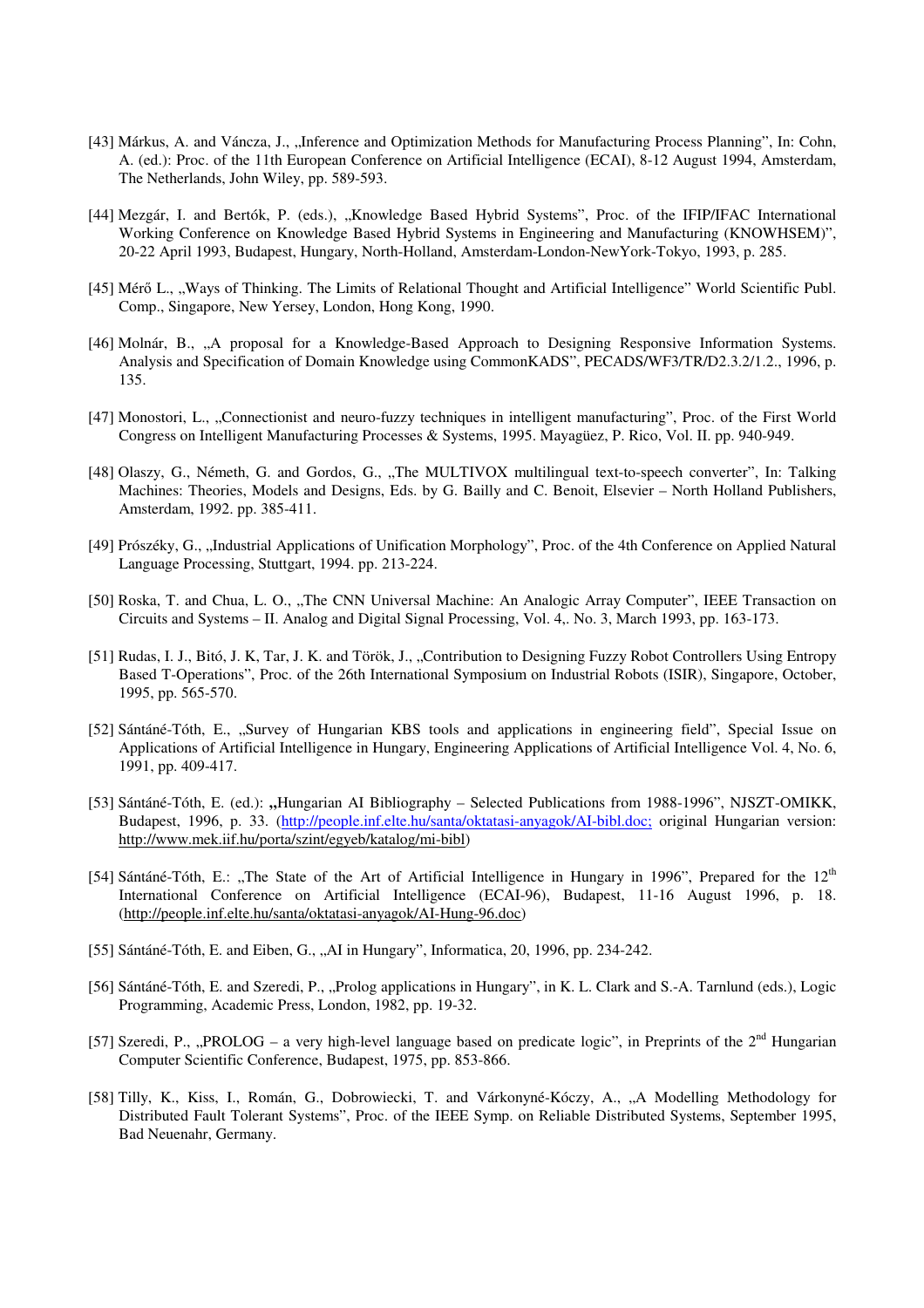- [59] Turán, Gy., "Lower bounds for PAC learning with queries", Proc. of the 6th ACM Conference on Computational Learning Theory (COLT), 1993, pp. 384-391.
- [60] Umann, G., Scott, R. B., Dodson, D. C., Farkas, Zs., Molnár, K., Péter, L. and Szeredi, P., "Using graphical tools in the CUBIQ expert system tool-set", Proc. of the 4<sup>th</sup> International Conference on The Practical Applications of Prolog (PAP), London, 23-25 April 1996, pp. 405-422.
- [61] Varga, L. Zs., Jennings, N. R. and Cockburn, D., "Integrating Intelligent Systems into a Cooperating Community for Electricity Management", Expert Systems with Applications, Vol. 7, No. 4, Oct.–Dec., Elsevier Science Ltd., 1994, pp. 563-579.
- [62] Vámos, T., "Computer Epistemology: A Treatise on the Feasibility of the Unfeasible or Old Ideas Brewed New", World Scientific Publ. Comp., Singapore, New Yersey, London, Hong Kong, 1991, p. 244.
- [63] Vámos, T., "A Strategy of Knowledge Representation for Uncertain Problems: Modeling Domain Expert Knowledge with Patterns", IEEE Transactions on Systems, Man and Cybernetics, Vol. 25, No. 10, October 1995. pp. 1365-1370.

#### **APPENDIX**

| (www.all.hu)                                                                                      |
|---------------------------------------------------------------------------------------------------|
| ARAMIS: ARAMIS Bt. – Applied Research and Management for Information Systems<br>(www.winsdom.com) |
| In 2006: Budapest Tech, John von Neumann Faculty of Informatics (www.nik.bmf.hu)                  |
| (www.uni-corvinus.hu)                                                                             |
| (www.bme.hu)                                                                                      |
| (www.albmolecular.hu)                                                                             |
| (www.elte.hu)                                                                                     |
| <i>ITA</i> : Information Technology Foundation, Hungarian Academy of Sciences (www.mtaita.hu)     |
| (www.u-szeged.hu)                                                                                 |
|                                                                                                   |